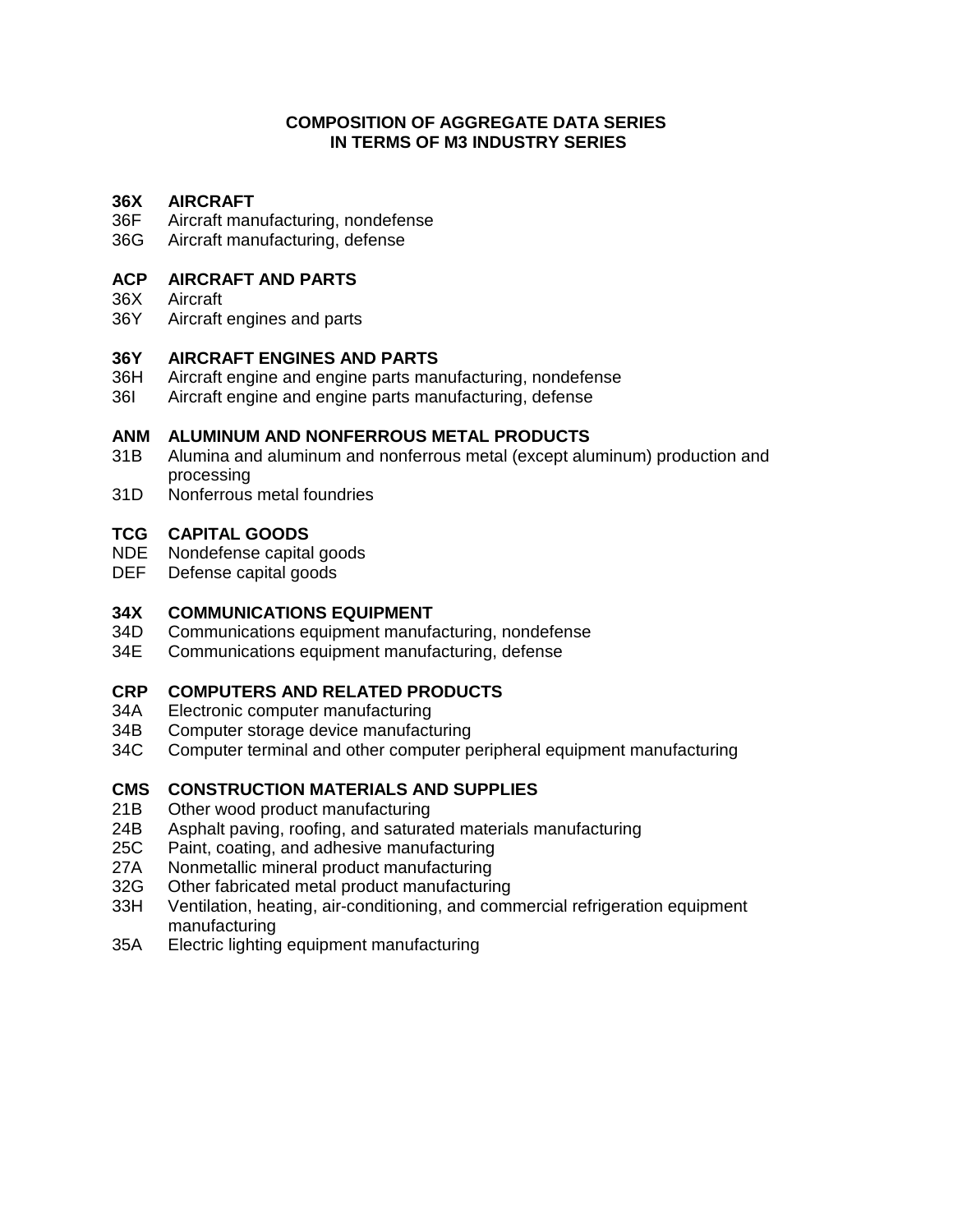### **CDG CONSUMER DURABLE GOODS**

- 21A Wood building and mobile home manufacturing
- 32B Cutlery and handtool manufacturing<br>33B Lawn and garden tractor and home I
- 33B Lawn and garden tractor and home lawn and garden equipment manufacturing<br>34F Audio and video equipment manufacturing
- Audio and video equipment manufacturing
- 35B Household appliance manufacturing
- 36A Automobile manufacturing<br>36B Light truck and utility vehicl
- Light truck and utility vehicle manufacturing
- 37A Household and kitchen cabinet manufacturing
- 37C Other furniture related product manufacturing<br>39B Sporting and athletic goods, doll, toy, and gan
- Sporting and athletic goods, doll, toy, and game manufacturing
- 39C Office supplies (except paper) manufacturing
- 39D Other miscellaneous manufacturing

## **COG CONSUMER GOODS**

- CDG Consumer durable goods
- CNG Consumer nondurable goods

# **CNG CONSUMER NONDURABLE GOODS**

- Grain and oilseed milling
- 11B Dairy product manufacturing<br>11C Animal slaughtering and proc
- Animal slaughtering and processing, seafood product preparation and packaging
- 11D Other food manufacturing
- 12A Beverage manufacturing<br>12B Tobacco manufacturing
- Tobacco manufacturing
- 14A Textile product mills
- 15A Apparel manufacturing<br>16A Leather and allied prod
- Leather and allied product manufacturing
- 22A Pulp, paper, and paperboard mills
- 22C Other paper manufacturing<br>24A Petroleum refineries
- Petroleum refineries
- 24C Other petroleum and coal products manufacturing<br>25B Pharmaceutical and medicine manufacturing
- Pharmaceutical and medicine manufacturing

# **DAP DEFENSE AIRCRAFT AND PARTS**

- Aircraft manufacturing, defense
- 36I Aircraft engine and engine parts manufacturing, defense

# **DEF DEFENSE CAPITAL GOODS**<br>32F Small arms and ordnance mar

- Small arms and ordnance manufacturing, defense
- 34E Communications equipment manufacturing, defense
- 34J Search, detection, navigation, guidance, aeronautical, and nautical system and instrument manufacturing, defense
- 36G Aircraft manufacturing, defense
- 36M Ship and boat building, defense
- 36P<sup>\*</sup> Guided missile, space vehicle, and parts manufacturing, nondefense<br>36Q<sup>\*</sup> Guided missile, space vehicle, and parts manufacturing, defense
- Guided missile, space vehicle, and parts manufacturing, defense

\* Note: Beginning with January 2015, Industry category 36J will be collected under 36P and 36Q.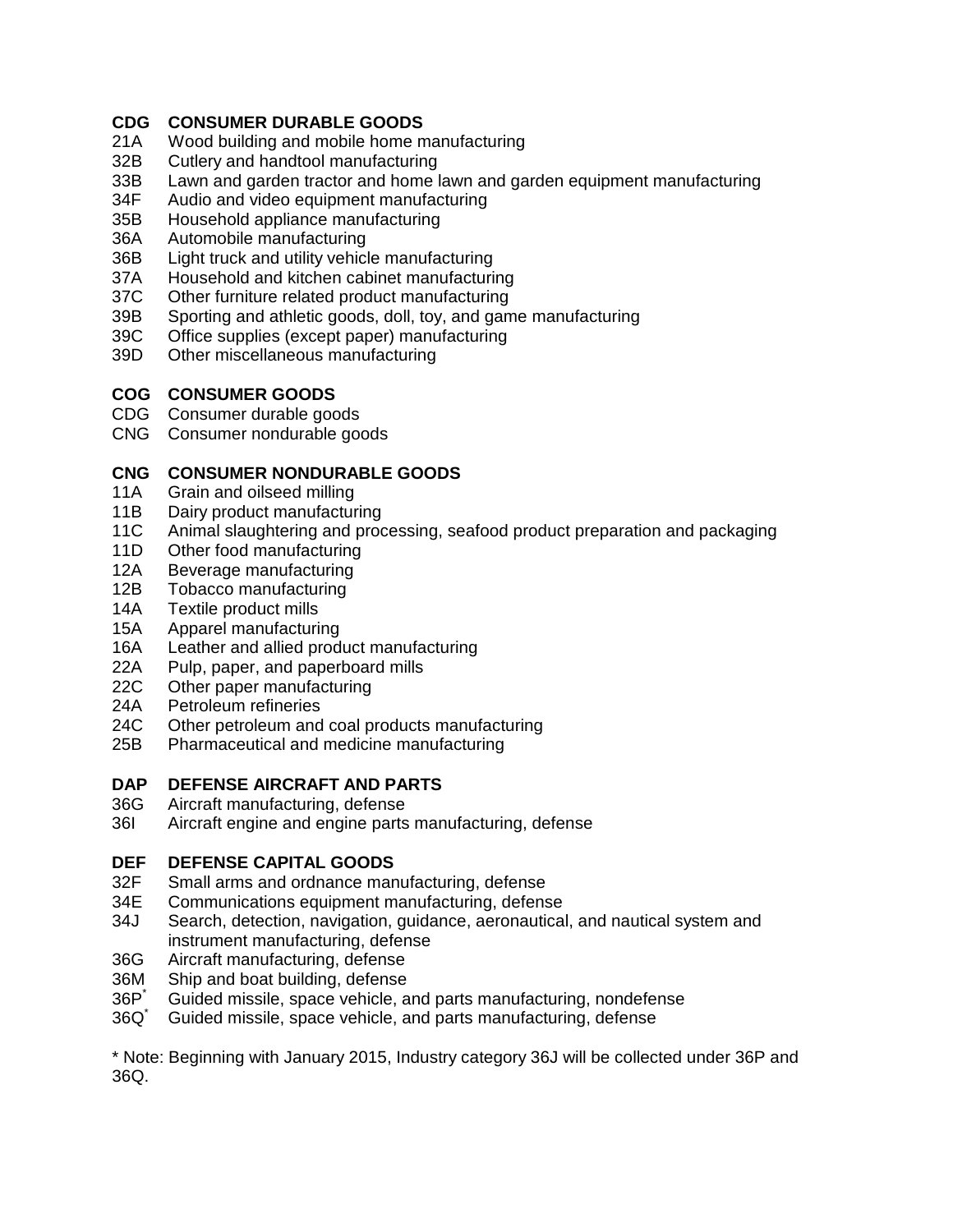#### **MDM DURABLE GOODS**

- 21S Wood products
- 27S Nonmetallic mineral products<br>31S Primary metals
- 31S Primary metals<br>32S Fabricated meta
- 32S Fabricated metal products<br>33S Machinerv
- **Machinery**
- 34S Computers and electronic products<br>35S Electrical equipment, appliances, are
- Electrical equipment, appliances, and components
- 36S Transportation equipment
- 37S Furniture and related products<br>39S Miscellaneous products
- Miscellaneous products

### **DXA DURABLE GOODS EXCLUDING AIRCRAFT AND PARTS**

- MDM Durable goods less
- ACP Aircraft and parts

### **DXC DURABLE GOODS EXCLUDING CAPITAL GOODS**

- MDM Durable goods less
- TCG Capital goods

### **DXD DURABLE GOODS EXCLUDING DEFENSE**

- MDM Durable goods less
- DEF Defense capital goods less
- 36I Aircraft engine and engine parts manufacturing, defense

### **DXT DURABLE GOODS EXCLUDING TRANSPORTATION**

- MDM Durable goods less
- 36S Transportation equipment

# **ITI INFORMATION TECHNOLOGY INDUSTRIES**<br>33G Photographic equipment manufacturing

- Photographic equipment manufacturing
- 34A Electronic computer manufacturing
- 34B Computer storage device manufacturing
- 34C Computer terminal and other computer peripheral equipment manufacturing<br>34D Communications equipment manufacturing, nondefense
- 34D Communications equipment manufacturing, nondefense<br>34E Communications equipment manufacturing, defense
- Communications equipment manufacturing, defense
- 34F Audio and video equipment manufacturing<br>34I Search, detection, navigation, quidance, ae
- Search, detection, navigation, guidance, aeronautical, and nautical system and instrument manufacturing, nondefense
- 34J Search, detection, navigation, guidance, aeronautical, and nautical system and instrument manufacturing, defense
- 34K Measuring, electromedical, and control instruments manufacturing
- 34L Manufacturing and reproducing magnetic and optical media
- 35E Other electrical equipment and component manufacturing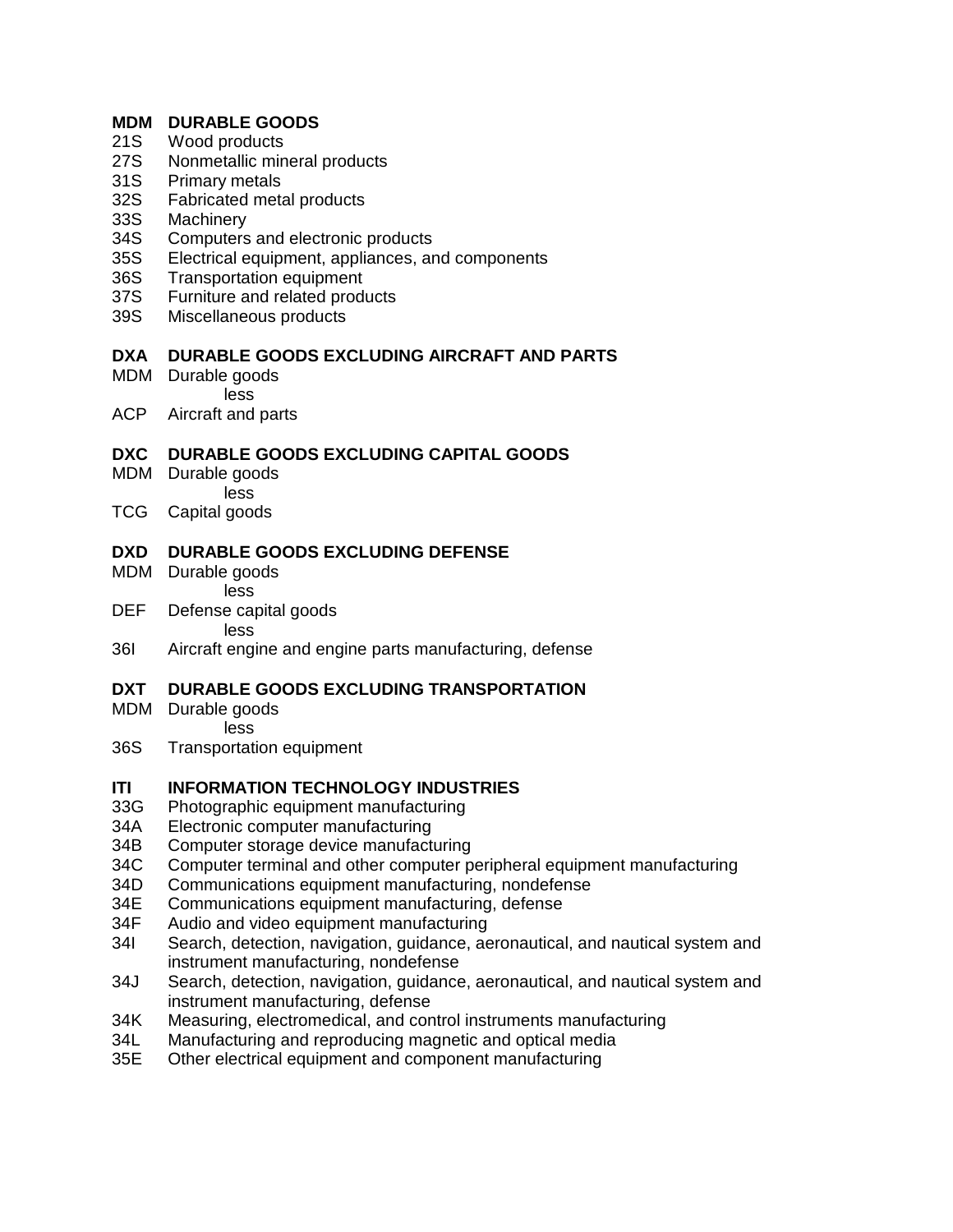#### **MXA MANUFACTURING EXCLUDING AIRCRAFT AND PARTS**

- MTM Total manufacturing less
- ACP Aircraft and parts

### **MXD MANUFACTURING EXCLUDING DEFENSE**

- MTM Total manufacturing less
- DEF Defense capital goods less
- 36I Aircraft engine and engine parts manufacturing, defense

### **MXT MANUFACTURING EXCLUDING TRANSPORTATION**

- MTM Total manufacturing less
- 36S Transportation equipment

### **MTU MANUFACTURING WITH UNFILLED ORDERS**

- 31A Iron and steel mills and ferroalloy and steel product manufacturing from purchased steel
- 31B Alumina and aluminum and nonferrous metal (except aluminum) production and processing
- 31C Ferrous metal foundries
- 31D Nonferrous metal foundries
- 32A Forging and stamping
- 32C Boiler, tank, and shipping container manufacturing<br>32D Metal valve manufacturing
- 32D Metal valve manufacturing<br>32E Small arms and ordnance r
- Small arms and ordnance manufacturing, nondefense
- 32F Small arms and ordnance manufacturing, defense<br>32G Other fabricated metal product manufacturing
- Other fabricated metal product manufacturing
- 33C Construction machinery manufacturing
- 33D Mining and oil and gas field machinery manufacturing<br>33E Industrial machinery manufacturing
- Industrial machinery manufacturing
- 33F Commercial and service industry machinery manufacturing
- 33G Photographic equipment manufacturing<br>33H Ventilation, heating, air-conditioning, and
- Ventilation, heating, air-conditioning, and commercial refrigeration equipment manufacturing
- 33I Metalworking machinery manufacturing<br>33J Turbine and turbine generator set units
- Turbine and turbine generator set units manufacturing
- 33K Other power transmission equipment manufacturing<br>33L Pump and compressor manufacturing
- Pump and compressor manufacturing
- 33M Material handling equipment manufacturing
- 33N All other general purpose machinery manufacturing<br>34A Electronic computer manufacturing
- Electronic computer manufacturing
- 34D Communications equipment manufacturing, nondefense
- 34E Communications equipment manufacturing, defense<br>34H Other electronic component manufacturing
- Other electronic component manufacturing
- 34I Search, detection, navigation, guidance, aeronautical, and nautical system and instrument manufacturing, nondefense
- 34J Search, detection, navigation, guidance, aeronautical, and nautical system and instrument manufacturing, defense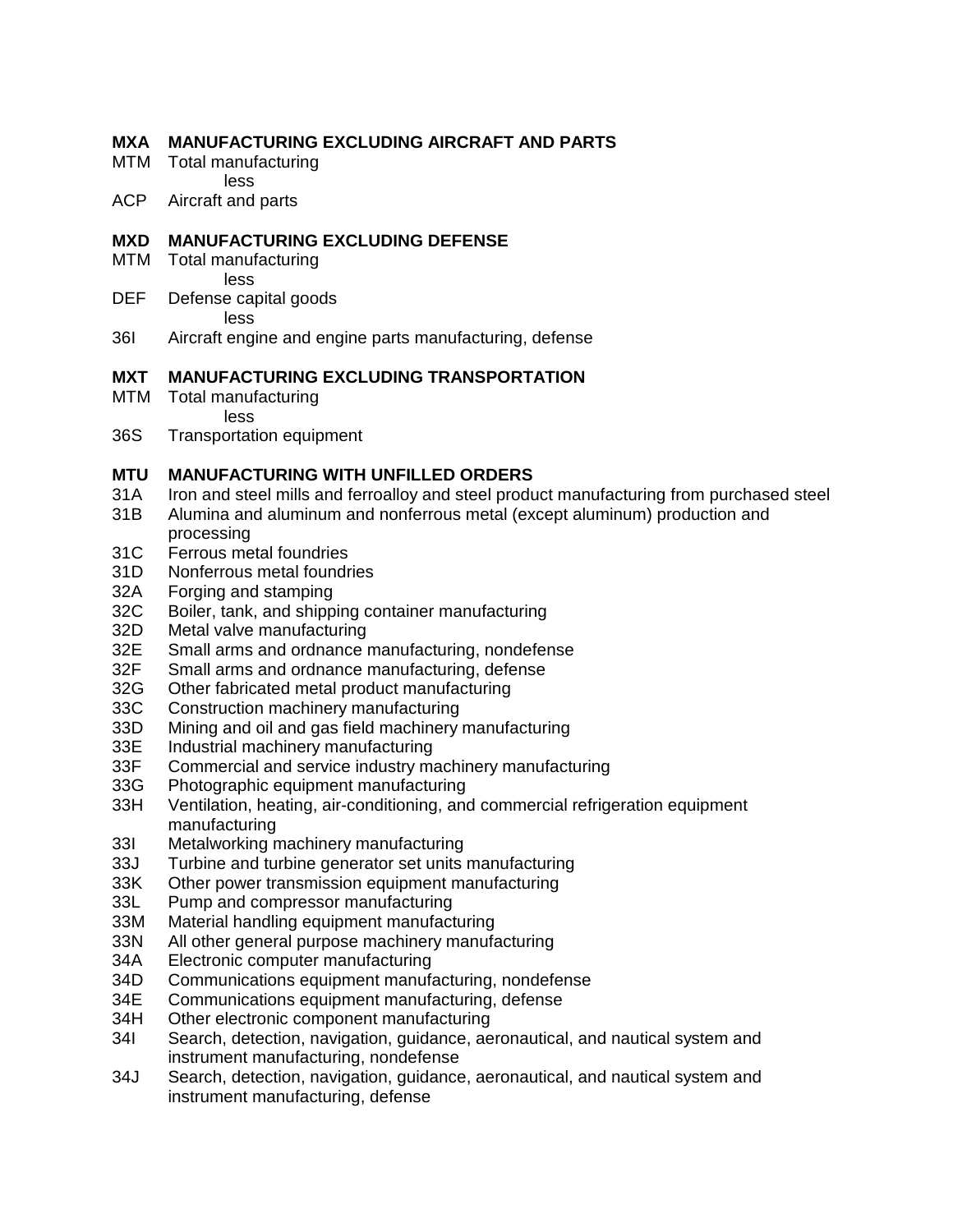- 34K Measuring, electromedical, and control instruments manufacturing
- 35A Electric light equipment manufacturing
- 35B Household appliance manufacturing<br>35C Electrical equipment manufacturing
- Electrical equipment manufacturing
- 35E Other electrical equipment and component manufacturing
- 36D Motor vehicle body and trailer manufacturing
- 36E Motor vehicle parts manufacturing
- 36F Aircraft manufacturing, nondefense
- 36G Aircraft manufacturing, defense
- 36H Aircraft engine and engine parts manufacturing, nondefense
- 36I Aircraft engine and engine parts manufacturing, defense
- 36K Railroad rolling stock manufacturing
- 36L Ship and boat building, nondefense
- 36M Ship and boat building, defense<br>36P Guided missile, space vehicle, a
- Guided missile, space vehicle, and parts manufacturing, nondefense
- 36Q Guided missile, space vehicle, and parts manufacturing, defense
- 36R Military armored vehicle, tank, and tank component manufacturing, nondefense
- 36T Military armored vehicle, tank, and tank component manufacturing, defense
- 36U Other transportation equipment manufacturing
- 37A Household and kitchen cabinet manufacturing
- 37B Office furniture (including fixtures) and institutional furniture manufacturing
- 39B Sporting and athletic goods, doll, toy, and game manufacturing

#### **MVP MOTOR VEHICLES AND PARTS**

- 36A Automobile manufacturing
- 36B Light truck and utility vehicle manufacturing
- 36C Heavy duty truck manufacturing
- 36D Motor vehicle body and trailer manufacturing
- 36E Motor vehicle parts manufacturing

#### **BTP MOTOR VEHICLE BODIES, TRAILERS AND PARTS**

- 36D Motor vehicle body and trailer manufacturing<br>36E Motor vehicle parts manufacturing
- Motor vehicle parts manufacturing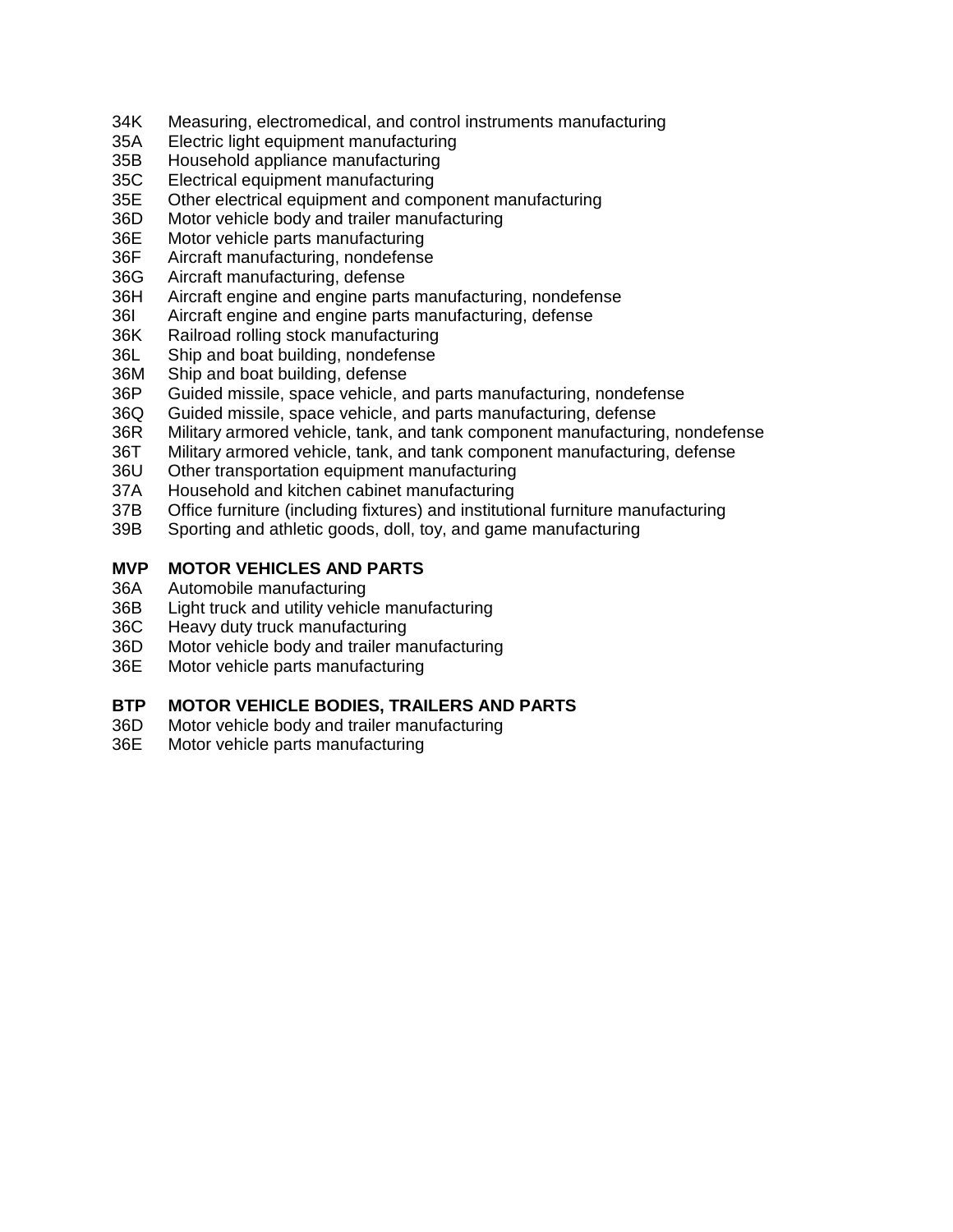### **NAP NONDEFENSE AIRCRAFT AND PARTS**

- 36F Aircraft manufacturing, nondefense
- 36H Aircraft engine and engine parts manufacturing, nondefense

# **NDE NONDEFENSE CAPITAL GOODS**

- Small arms and ordnance manufacturing, nondefense
- 33A Farm machinery and equipment manufacturing<br>33C Construction machinery manufacturing
- 33C Construction machinery manufacturing<br>33D Mining and oil and gas field machinery
- Mining and oil and gas field machinery manufacturing
- 33E Industrial machinery manufacturing<br>33F Commercial and service industry ma
- Commercial and service industry machinery manufacturing
- 33G Photographic equipment manufacturing
- 33I Metalworking machinery manufacturing<br>33J Turbine and turbine generator set units i
- Turbine and turbine generator set units manufacturing
- 33K Other power transmission equipment manufacturing
- 33L Pump and compressor manufacturing<br>33M Material handling equipment manufact
- Material handling equipment manufacturing
- 33N All other general purpose machinery manufacturing
- 34A Electronic computer manufacturing
- 34B Computer storage device manufacturing
- 34C Computer terminal and other computer peripheral equipment manufacturing<br>34D Communications equipment manufacturing, nondefense
- Communications equipment manufacturing, nondefense
- 34I Search, detection, navigation, guidance, aeronautical, and nautical system and instrument manufacturing, nondefense
- 34K Measuring, electromedical, and control instruments manufacturing
- 35C Electrical equipment manufacturing
- 35E Other electrical equipment and component manufacturing<br>36C Heavy duty truck manufacturing
- Heavy duty truck manufacturing
- 36F Aircraft manufacturing, nondefense
- 36K Railroad rolling stock manufacturing<br>36L Ship and boat building, nondefense
- Ship and boat building, nondefense
- 37B Office furniture (including fixtures) and institutional furniture manufacturing<br>39A Medical equipment and supplies manufacturing
- Medical equipment and supplies manufacturing

# **NXA NONDEFENSE CAPITAL GOODS EXCLUDING AIRCRAFT**

- Nondefense capital goods
	- less
- 36F Aircraft manufacturing, nondefense

#### **MNM NONDURABLE GOODS**

- 11S Food products
- 12S Beverage and tobacco products
- 13S Textile mills<br>14S Textile produ
- 14S Textile product mills<br>15S Apparel
- Apparel
- 16S Leather and allied products<br>22S Paper products
- Paper products
- 23S Printing and related support activities
- 24S Petroleum and coal products<br>25S Chemical products
- Chemical products
- 26S Plastic and rubber products